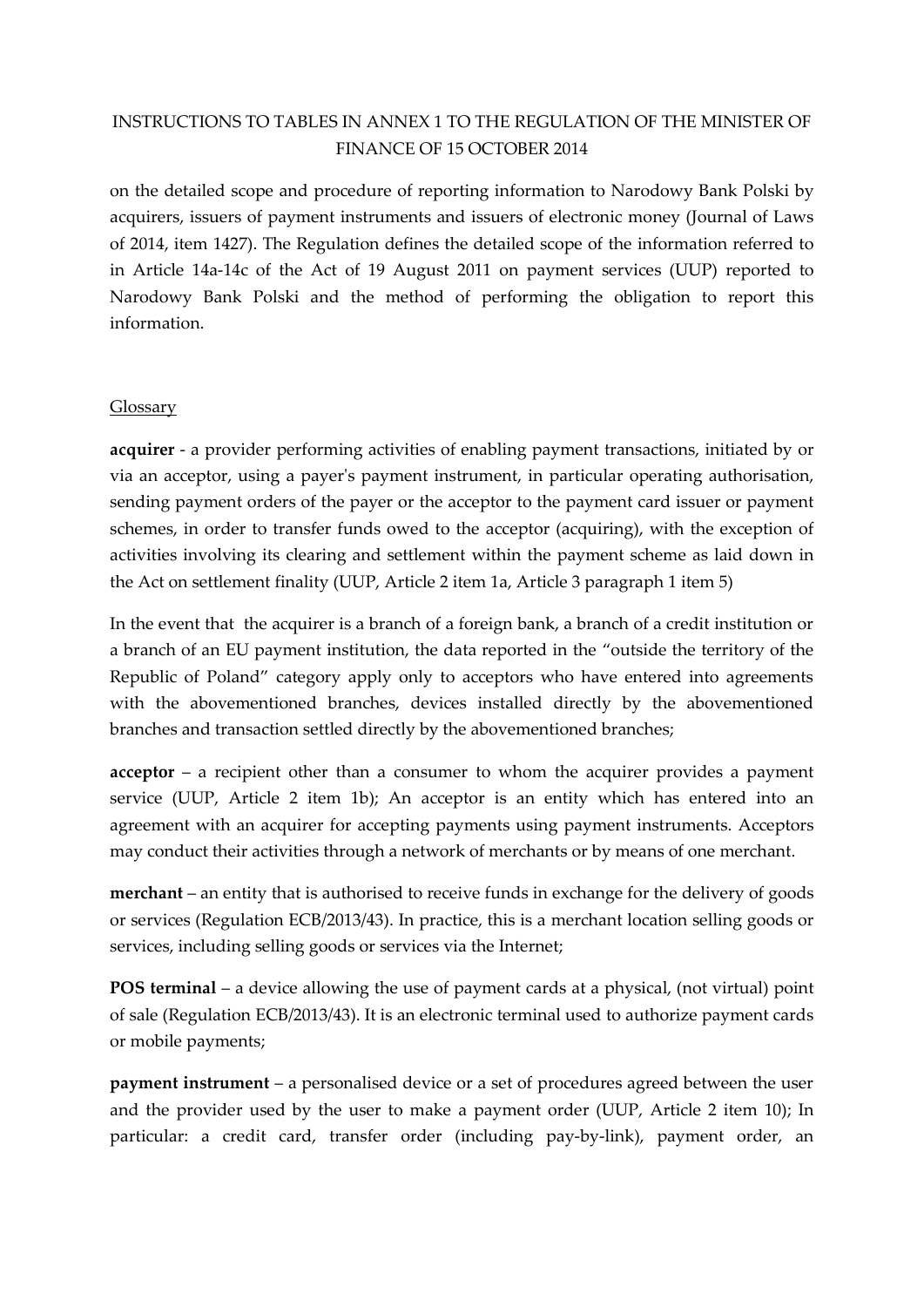instrument enabling making mobile payments as well as enabling to make transfers of funds between users using this instrument;

**cash back**– a cash withdrawal made at a cash register of a merchant during a cashless purchase transaction using a payment card;

**pay-by-link** – a payment method in online banking used by online shops and auction websites. In this method, during a purchase in an online shop, the customer receives a specially generated link by means of which, after logging in to online banking of the customer's bank, the customer receives a prepared, unmodifiable table and finalises the transaction by accepting it;

**card not present** – a card transaction which does not require the physical use of a payment card: Mail Order, Telephone Order, Internet Order. These transactions are made on the basis of data provided by the Customer (e.g. card number, full name, expiry date, CVV2/CVC2, etc.);

**electronic money** –electronically, including magnetically, stored monetary value , which is issued – with the obligation of its redemption– on receipt of funds for the purpose of making payment transactions, approved by entities other than only the electronic money issuer (UUP, Article 2 item 21a);

**payment instrument issuer** – a provider of a payment service consisting in issuing payment instruments (UUP, Article 2, item 35a, Article 3, paragraph 1 item 4);

**payment card issuer** – a provider issuing a payment card for a payer (UUP, Article 2 item 35c);

**payment card** – a card entitling to withdraw cash or submit a payment order through an acceptor or an acquirer, approved by the acceptor to obtain funds owed to him (UUP, Article 2 item 15a);

**mobile payment –** a payment or a transfer of funds in which a mobile phone (or a mobile device with similar functions) is used to initiate, confirm and finalise the transaction. Mobile payments do not include processes such as e.g.: placing an order by a mobile phone or delivery of goods or services to the payer's device. Mobile payments also include NFC contactless payments initiated using a phone;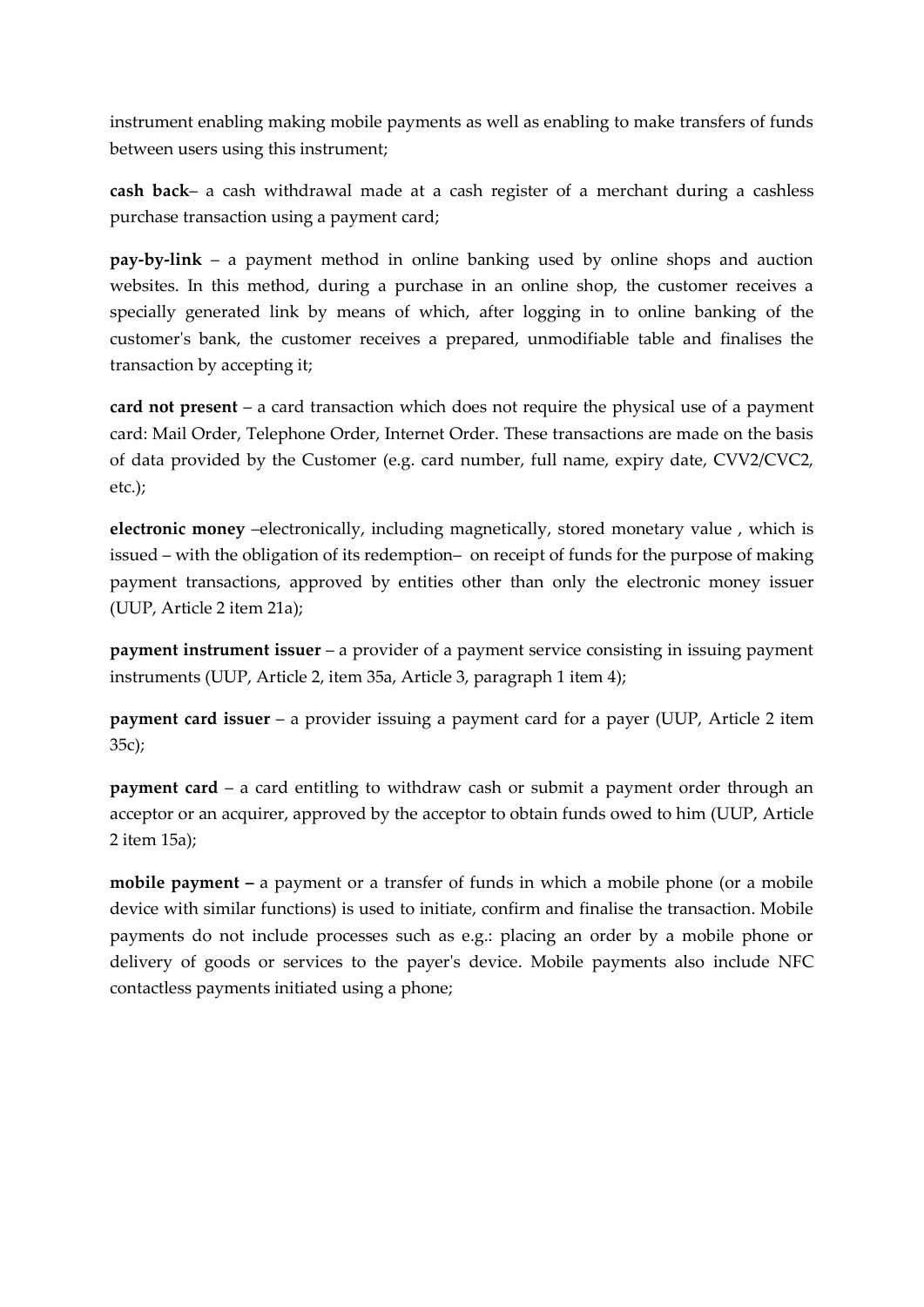## Detailed instructions to tables for acquirers (annex 1)

|              | The table should state:                                                                      |
|--------------|----------------------------------------------------------------------------------------------|
|              | the number of acceptors with a breakdown by:                                                 |
|              | acceptors with devices for accepting payment cards, including:<br>$\circ$                    |
|              | acceptors with devices for accepting mobile payments;                                        |
|              |                                                                                              |
|              | acceptors with devices for providing cash back services;                                     |
|              | acceptors selling goods and services via the Internet who accept<br>$\circ$                  |
|              | payment cards;                                                                               |
|              | the number of merchants with a breakdown by:                                                 |
|              | merchants with devices for accepting payment cards, including;                               |
|              | merchants with devices for accepting mobile payments, including;                             |
|              | merchants with devices for providing cash back services;                                     |
|              | merchants selling goods and services via the Internet accepting<br>$\circ$                   |
|              | payment cards;                                                                               |
|              | the number of devices with a breakdown by:                                                   |
|              | devices accepting payment cards, including:<br>$\circ$                                       |
|              | devices accepting instruments enabling contactless payments,                                 |
|              | devices accepting instruments enabling mobile payments,                                      |
|              | devices for providing cash back services,<br>٠                                               |
|              | devices accepting instruments with the EMV standard,<br>п                                    |
|              | Other (this item should provide information on the number of mPOS devices).                  |
|              |                                                                                              |
|              | The "Number of devices" category does not apply to entities selling goods or services only   |
| <b>ST.01</b> | via the Internet.                                                                            |
|              | The "Number of devices - devices accepting payment cards" category should provide 100%       |
|              | of devices accepting payment cards, while the individual items "including devices"           |
|              | (listed five types of devices) do not add up in the "Number of devices" category because a   |
|              | given terminal may be reported in multiple categories at the same time.                      |
|              | The table should state the number of acceptors, the number of merchants and the number       |
|              | of devices located in the territory of the Republic of Poland and outside the territory of   |
|              | the Republic of Poland.                                                                      |
|              | When reporting the number of devices accepting payment cards located outside the             |
|              | territory of the Republic of Poland, i.e. completing the field "Number of devices - Devices  |
|              | accepting payment cards - outside the territory of the Republic of Poland", the number of    |
|              | devices accepting payment cards with a breakdown by individual European Union                |
|              | member states and other countries of the world should be provided in table ST.04, in the     |
|              | column "The number of devices accepting payment cards".                                      |
|              | With regard to the "Number of acceptors - the Internet" and the "Number of merchants -       |
|              | the Internet", the localisation "in the territory of the Republic of Poland" or "outside the |
|              | territory of the Republic of Poland" is determined by the address of the seat of the entity  |
|              | (acceptor) which entered into an agreement with an acquirer.                                 |
|              | The number of acceptors, the number of merchants and the number of devices should be         |
|              | given in units as of at the end of the quarter.                                              |
|              | The table should state:                                                                      |
|              | the number of acceptors with devices accepting electronic money,                             |
|              | the number of merchants with devices accepting electronic money, with a                      |
|              | breakdown by:                                                                                |
|              | merchants with devices accepting electronic money,<br>$\circ$                                |
|              | merchants with devices accepting online payments with electronic                             |
| ST.02        | $\circ$                                                                                      |
|              | money;<br>the number of devices accepting electronic money cards, with a breakdown           |
|              | by:                                                                                          |
|              | devices accepting cards which store electronic money,<br>$\circ$                             |
|              | devices enabling crediting or charging cards with the electronic money<br>$\circ$            |
|              | function.                                                                                    |
|              |                                                                                              |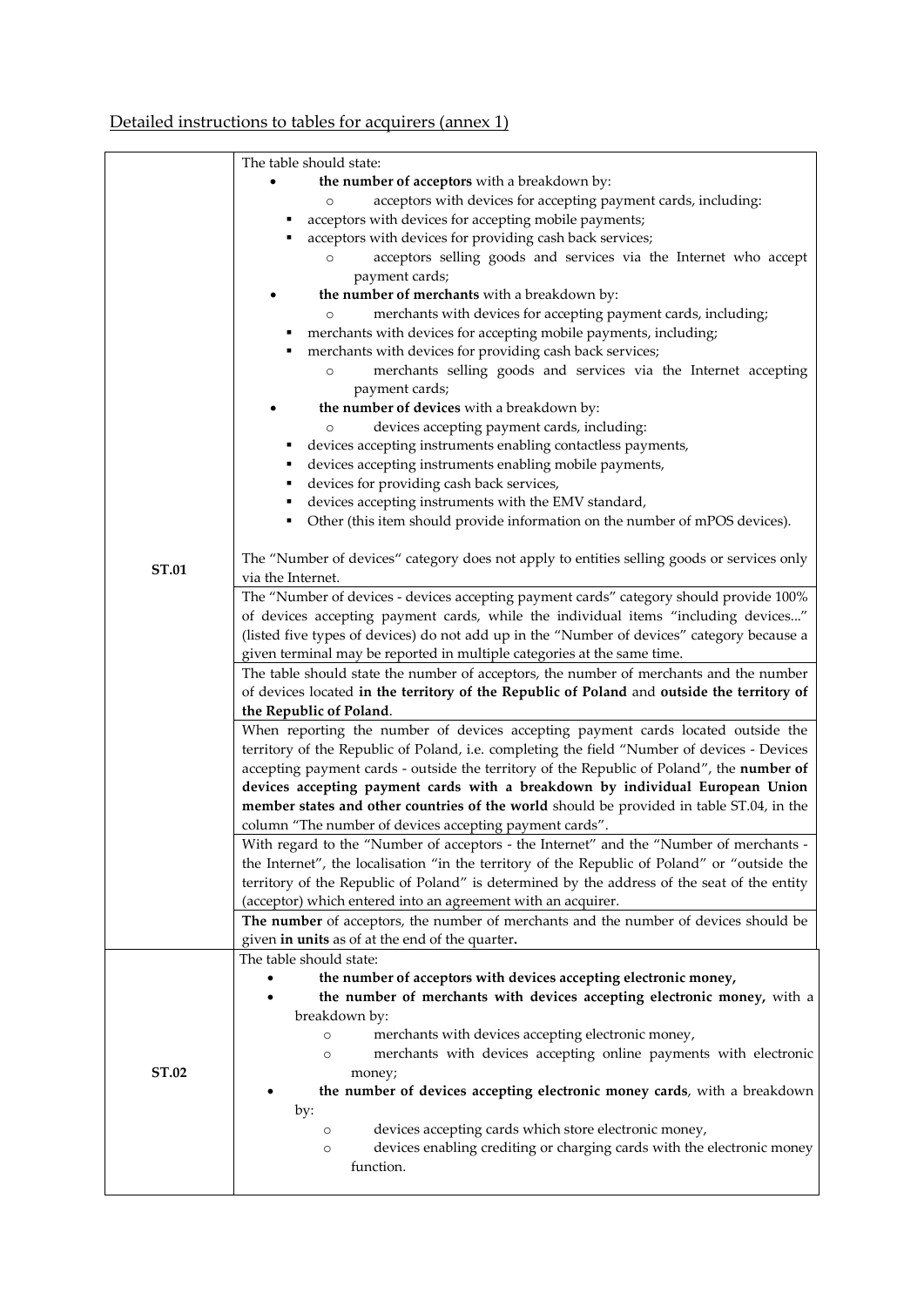|                 | The "Number of devices" category does not apply to entities selling goods or services only                                                                                                 |
|-----------------|--------------------------------------------------------------------------------------------------------------------------------------------------------------------------------------------|
|                 | via the Internet.                                                                                                                                                                          |
|                 | The table should state the number of acceptors of electronic money, the number of                                                                                                          |
|                 | merchants accepting electronic money and the number of devices accepting electronic                                                                                                        |
|                 | money located in the territory of the Republic of Poland and outside the territory of the                                                                                                  |
|                 | Republic of Poland.                                                                                                                                                                        |
|                 | In the case of reporting the number of devices accepting cards which store electronic money                                                                                                |
|                 | and the number of devices enabling crediting or charging cards with the electronic money                                                                                                   |
|                 | function located outside the territory of the Republic of Poland, statistical data with a                                                                                                  |
|                 | breakdown by European Union member states and other countries of the world should be                                                                                                       |
|                 | provided in table ST.04, in the column "The number of devices accepting cards which store                                                                                                  |
|                 | electronic money" and in the column "The number devices enabling crediting or charging                                                                                                     |
|                 | cards with the electronic money function."                                                                                                                                                 |
|                 | With regard to the "Number of merchants - the Internet" the localisation "in the territory of                                                                                              |
|                 | the Republic of Poland" or "outside the territory of the Republic of Poland" is determined by<br>the address of the seat of the entity (acceptor) which entered into an agreement with the |
|                 | acquirer.                                                                                                                                                                                  |
|                 | The number of acceptors, the number of merchants and the number of devices should be                                                                                                       |
|                 | given in units at the end of the quarter.                                                                                                                                                  |
|                 | The table should state:                                                                                                                                                                    |
|                 | the number of acceptors with a breakdown by:                                                                                                                                               |
|                 | acceptors with devices for accepting payment instruments, including:<br>$\circ$                                                                                                            |
|                 | acceptors with devices for accepting mobile payments;                                                                                                                                      |
|                 | acceptors selling goods and services via the Internet who accept<br>$\circ$                                                                                                                |
|                 | payment instruments;                                                                                                                                                                       |
|                 | the number of merchants with a breakdown by:                                                                                                                                               |
|                 | merchants with devices for accepting payment instruments, including;                                                                                                                       |
|                 | merchants with devices for accepting mobile payments,                                                                                                                                      |
|                 | merchants selling goods and services via the Internet accepting<br>$\circ$                                                                                                                 |
|                 | payment instruments;                                                                                                                                                                       |
|                 | the number of devices accepting payment instruments, including:                                                                                                                            |
|                 | devices accepting mobile payments.                                                                                                                                                         |
|                 | The "Number of devices" category does not apply to entities selling goods or services only                                                                                                 |
| <b>ST.03</b>    | via the Internet.                                                                                                                                                                          |
|                 | The table should state the number of acceptors, the number of merchants and the number of                                                                                                  |
|                 | devices located in the territory of the Republic of Poland and outside the territory of the                                                                                                |
|                 | Republic of Poland.                                                                                                                                                                        |
|                 | Unlike table ST.01, which relates to the number of acceptors, the number of merchants and                                                                                                  |
|                 | the number of devices accepting payment cards, this table should state the number of                                                                                                       |
|                 | acceptors, the number of merchants and the number of devices accepting payment                                                                                                             |
|                 | instruments.                                                                                                                                                                               |
|                 | The payment instruments category is broader than the payment cards category and in<br>addition to payment cards it includes instruments such as: transfer orders, payment orders,          |
|                 | cheques, mobile payments etc.                                                                                                                                                              |
|                 | With regard to the items "Number of acceptors - the Internet" and the "Number of                                                                                                           |
|                 | merchants - the Internet", the localisation "in the territory of the Republic of Poland "or                                                                                                |
|                 | "outside the territory of the Republic of Poland" is determined by the address of the seat of                                                                                              |
|                 | the entity (acceptor) which entered into an agreement with the acquirer.                                                                                                                   |
|                 | The number of acceptors, the number of merchants and the number of devices should be                                                                                                       |
|                 | given in units at the end of the quarter.                                                                                                                                                  |
|                 | Tables ST.01, ST.02 and ST.03 relate to the network for accepting payment cards, electronic                                                                                                |
| $ST.01 - ST.03$ | money and payment instruments, respectively. In the event that an acceptor, a merchant or a                                                                                                |
|                 | device enables accepting payment cards, electronic money and payment instruments at the                                                                                                    |
|                 | same time, this information should be reported in all three tables. A merchant in the Internet                                                                                             |
|                 | is an equivalent of a website operated by an acceptor, which means that one acceptor selling                                                                                               |
|                 | goods and services over the Internet may have multiple merchant locations.                                                                                                                 |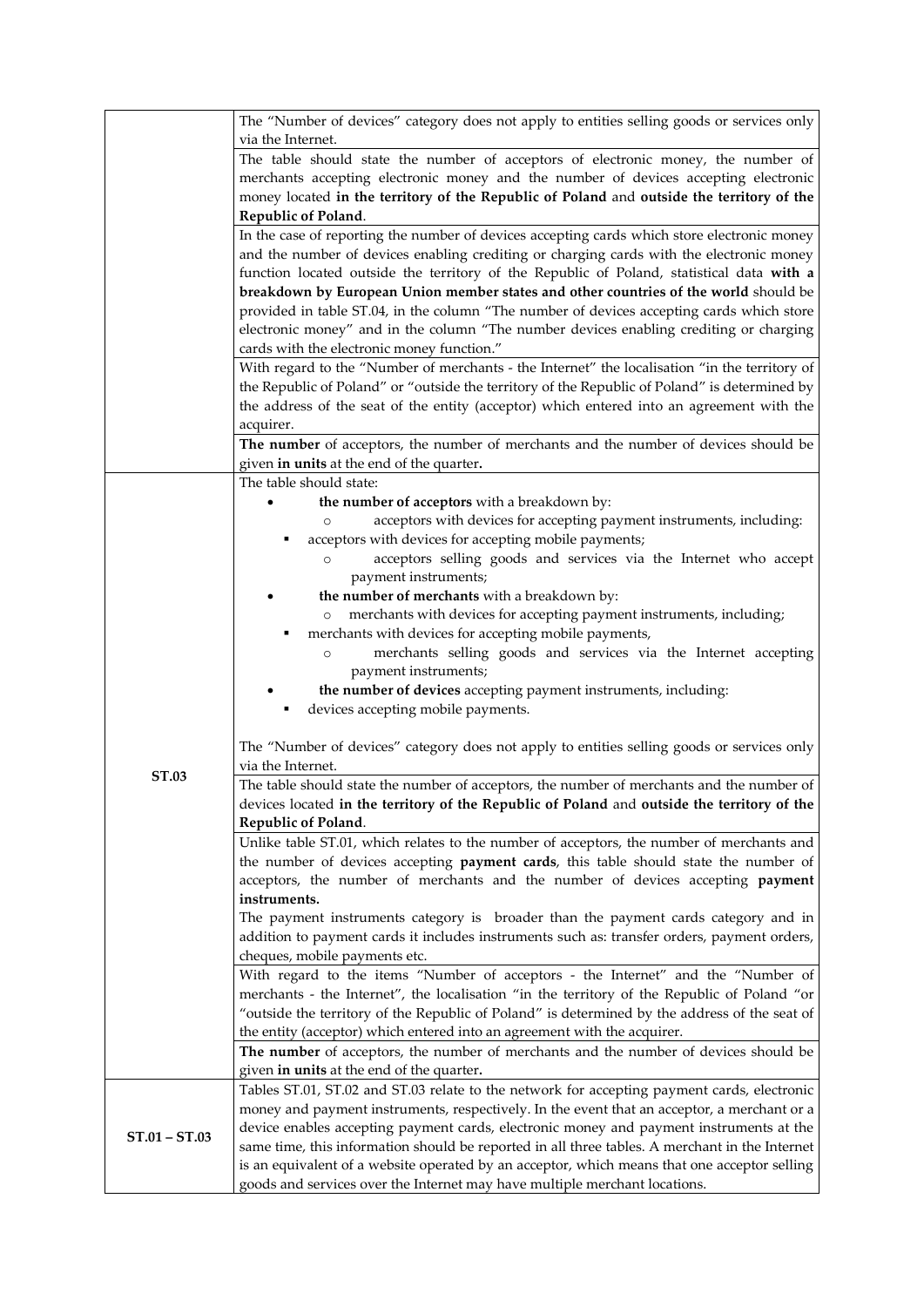| <b>ST.01</b><br><b>ST.03</b><br><b>ST.05</b><br><b>ST.07</b> | In the item " using the instruments that allows to make contactless payments" should report<br>only transactions made in proximity mode with cards, watches, key rings, etc.<br>In the item "using instruments that allows to make mobile payments (NFC and remote)"<br>should report only transactions made by phone in SIM Centric and HCE technology and by<br>using such applications as: IKO, PeoPay, BLIK.                                                                                                                                                                                                                                                                                                                                                                                                                                                                                                                                                                                                                                                                                                                                                                                                                                                                                                                                                                                                                                                                                                                                               |
|--------------------------------------------------------------|----------------------------------------------------------------------------------------------------------------------------------------------------------------------------------------------------------------------------------------------------------------------------------------------------------------------------------------------------------------------------------------------------------------------------------------------------------------------------------------------------------------------------------------------------------------------------------------------------------------------------------------------------------------------------------------------------------------------------------------------------------------------------------------------------------------------------------------------------------------------------------------------------------------------------------------------------------------------------------------------------------------------------------------------------------------------------------------------------------------------------------------------------------------------------------------------------------------------------------------------------------------------------------------------------------------------------------------------------------------------------------------------------------------------------------------------------------------------------------------------------------------------------------------------------------------|
| <b>ST.04</b>                                                 | The table should state:<br>the number of devices accepting payment cards,<br>the number of devices accepting instruments which store electronic money,<br>the number of devices enabling crediting and charging cards with the electronic<br>money function<br>located outside the territory of the Republic of Poland, with a breakdown by European<br>Union member states and other countries of the world.                                                                                                                                                                                                                                                                                                                                                                                                                                                                                                                                                                                                                                                                                                                                                                                                                                                                                                                                                                                                                                                                                                                                                  |
|                                                              | The line "Total" was added to table ST.04.<br>In this table:<br>the item "Number of devices accepting payment cards - Total" equals the item<br>"Number of devices - Devices accepting payment cards - outside the territory of                                                                                                                                                                                                                                                                                                                                                                                                                                                                                                                                                                                                                                                                                                                                                                                                                                                                                                                                                                                                                                                                                                                                                                                                                                                                                                                                |
|                                                              | the Republic of Poland" reported in table ST.01,<br>the item "Number of devices accepting instruments which store electronic<br>money - Total" equals the item "Number of devices accepting electronic money,<br>including: - devices accepting instruments which store electronic money - outside<br>the territory of the Republic of Poland" reported in table ST.02,<br>the item "Devices enabling crediting and charging cards with the electronic<br>money function - Total" equals the item "Number of devices accepting electronic<br>money, including: - devices enabling crediting and charging cards with the<br>electronic money function- outside the territory of the Republic of Poland" reported<br>in table ST.02,                                                                                                                                                                                                                                                                                                                                                                                                                                                                                                                                                                                                                                                                                                                                                                                                                             |
|                                                              | The number of devices should be given in units, as of the end of the quarter.<br>The table should state:                                                                                                                                                                                                                                                                                                                                                                                                                                                                                                                                                                                                                                                                                                                                                                                                                                                                                                                                                                                                                                                                                                                                                                                                                                                                                                                                                                                                                                                       |
| <b>ST.05</b>                                                 | the number and value of cashless transactions made using payment cards,<br>with a breakdown by:<br>transactions made using cards issued to individual customers, including:<br>$\circ$<br>transactions made in devices accepting payment cards,<br>cash back transactions,<br>online transactions made in entities selling goods or services via the Internet;<br>٠<br>transactions made using cards issued to business customers, including:<br>$\circ$<br>transactions made in devices accepting payment cards,<br>cash back transactions,<br>online transactions made in entities selling goods or services via the Internet;<br>the number and value of transactions made using payment orders, with a<br>breakdown by:<br>online transactions made in entities selling goods or services via the<br>$\circ$<br>Internet, including:<br>via pay-by-link;<br>the number and value of transactions made using payment instruments<br>enabling making mobile payments (e.g. BLIK, IKO, PeoPay, T-Mobile MyWallet,<br>Orange Cash), with a breakdown by<br>transactions made in devices accepting mobile payments in brick and<br>$\circ$<br>mortar merchants,<br>online transactions made in entities selling goods and services via the<br>$\circ$<br>Internet;<br>the number and value of transactions made using other payment instruments,<br>with a breakdown by:<br>transactions made in devices accepting payments with other payment<br>$\circ$<br>instruments,<br>online transactions made in entities selling goods and services via the<br>$\circ$ |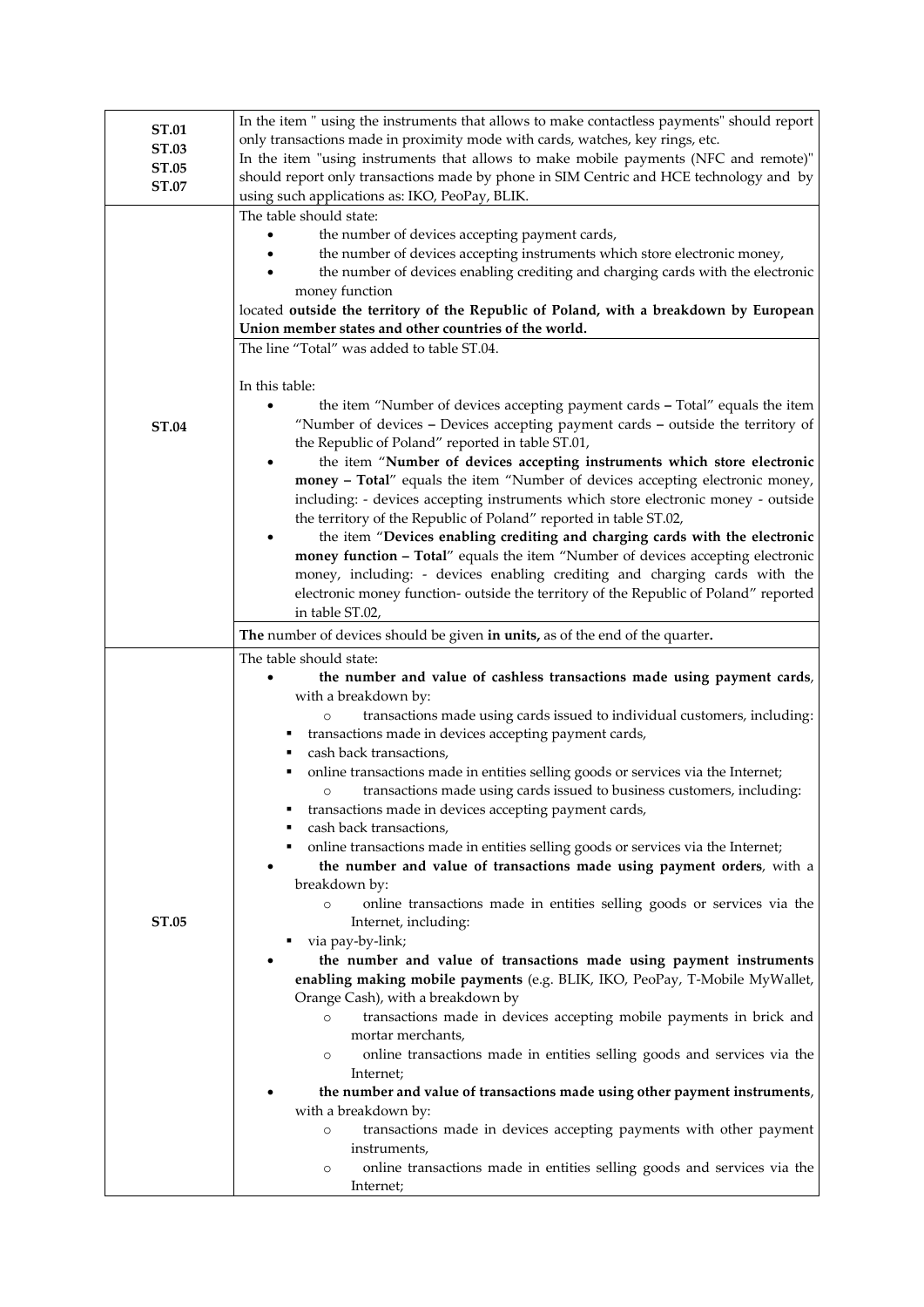|              | The item "Other payment instruments" should state the number and value of cashless                                                                                                |
|--------------|-----------------------------------------------------------------------------------------------------------------------------------------------------------------------------------|
|              | payment transactions made in devices accepting payment eards instruments and over the                                                                                             |
|              | Internet which were not reported in other separate categories of this table.                                                                                                      |
|              | For example, this item includes the number and value of transactions made using                                                                                                   |
|              |                                                                                                                                                                                   |
|              | instruments enabling storing electronic money (e.g. PayPay)                                                                                                                       |
|              | In the table:                                                                                                                                                                     |
|              | the item "Payment cards - issued to individual customers - devices accepting                                                                                                      |
|              | payment cards" and "Payment cards - issued to business customers - devices                                                                                                        |
|              | accepting payment cards" should state the number and value of cashless payment                                                                                                    |
|              | transactions without the cash back service accompanying these transactions; the                                                                                                   |
|              | number and value of cash back services are reported in a separate item in the table,                                                                                              |
|              | the item "Payment cards - issued to individual customers - cash back" and                                                                                                         |
|              | "Payment cards - issued to business customers - cash back " should state the                                                                                                      |
|              | number and value of cash back services without the cashless transactions                                                                                                          |
|              | accompanying these services; the number and value of cashless transactions are                                                                                                    |
|              | reported in a separate item in the table,                                                                                                                                         |
|              | In the table:                                                                                                                                                                     |
|              | the item "Transfer order - the Internet" should state the number and value of                                                                                                     |
|              | all transfer order services,                                                                                                                                                      |
|              |                                                                                                                                                                                   |
|              | the item "Transfer order - including: via pay-by-link" should state the number                                                                                                    |
|              | and value of payment order services performed via pay-by-link, the item                                                                                                           |
|              | "including: via pay-by-link" is included in the item "Internet".                                                                                                                  |
|              | The table should state the number and value of cashless payment transactions made using                                                                                           |
|              | instruments issued in the territory of the Republic of Poland and using instruments issued                                                                                        |
|              | outside the territory of the Republic of Poland in merchants operating in the territory of                                                                                        |
|              | the Republic of Poland.                                                                                                                                                           |
|              | In the case of reporting the number and value of transactions made with payment cards                                                                                             |
|              | using instruments issued outside the territory of the Republic of Poland i.e. filling in the                                                                                      |
|              | item "Payment cards - using instruments issued outside the territory of the Republic of                                                                                           |
|              | Poland", table ST.06 should be filled in, with a breakdown by European Union Member                                                                                               |
|              | States and other countries of the world.<br>The item "the Internet" should state the number and value of card not present transactions.                                           |
|              |                                                                                                                                                                                   |
|              | The number of cashless payment transactions should be given in units, and the value of<br>cashless payment transactions should be given in PLN.                                   |
|              |                                                                                                                                                                                   |
|              | The table should state the number and value of transactions made at acceptors located in                                                                                          |
|              | the territory of the Republic of Poland using payment cards issued outside the territory of<br>the Republic of Poland with a breakdown by individual European Union Member States |
|              |                                                                                                                                                                                   |
|              | and other countries of the world.                                                                                                                                                 |
|              | In the table:                                                                                                                                                                     |
|              | the sum of the items "number of transactions - devices accepting payment<br>$\bullet$                                                                                             |
|              | cards", "number of transactions - the Internet" and "number of transactions - cash                                                                                                |
|              | back" equals the respective items "Number of transaction using instruments issued                                                                                                 |
|              | outside the territory of the Republic of Poland - devices accepting payment cards",                                                                                               |
|              | "Number of transactions using instruments issued outside the territory of the                                                                                                     |
|              | Republic of Poland - cash back" and "Number of transactions using instruments                                                                                                     |
| <b>ST.06</b> | issued outside the territory of the Republic of Poland - the Internet" reported in                                                                                                |
|              | table ST.05.                                                                                                                                                                      |
|              | the sum of the items "value of transactions - devices accepting payment cards",<br>٠                                                                                              |
|              | "value of transactions - the Internet" and "value of transactions - cash back" equals                                                                                             |
|              | the respective items "Value of transaction using instruments issued outside the                                                                                                   |
|              | territory of the Republic of Poland - devices accepting payment cards", "Value of                                                                                                 |
|              | transactions using instruments issued outside the territory of the Republic of                                                                                                    |
|              | Poland - cash back" and "Value of transactions using instruments issued outside                                                                                                   |
|              | the territory of the Republic of Poland - the Internet" reported in table ST.05.                                                                                                  |
|              | The item "the Internet" should state the number and value of card not present transactions.                                                                                       |
|              | In the table:                                                                                                                                                                     |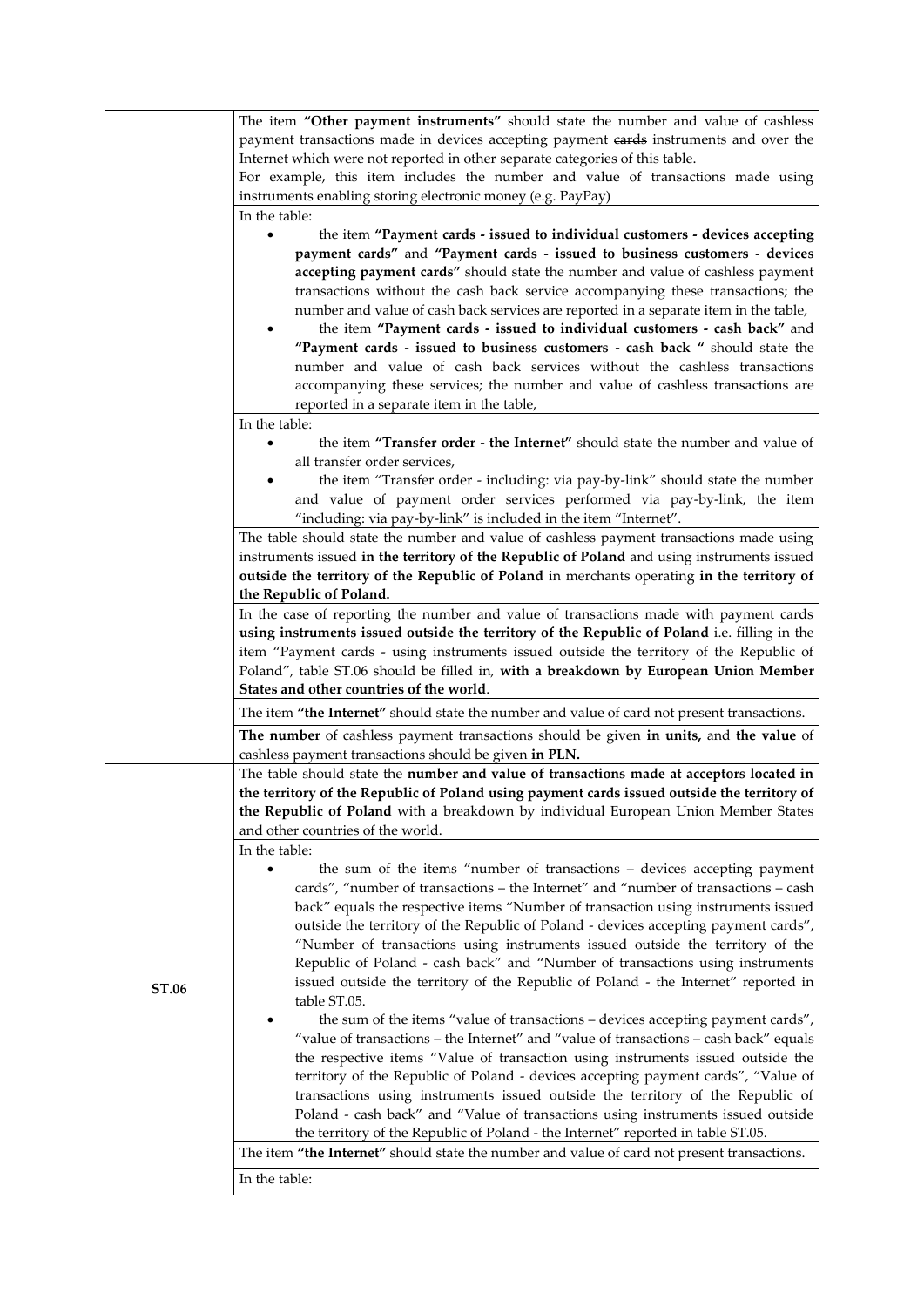|              | the item "Payment cards - devices accepting payment cards" should state the                      |
|--------------|--------------------------------------------------------------------------------------------------|
|              | number and value of payment transactions made at acceptors using payment cards                   |
|              | issued outside the territory of the Republic of Poland without the cash back service             |
|              | accompanying these transactions, the number and value of cash back is reported in                |
|              |                                                                                                  |
|              | a separate item in the table,                                                                    |
|              | the item "Payment cards - cash back" should state the number and value of                        |
|              | cash back services without the payment transactions made at acceptors using                      |
|              | payment cards issued outside the territory of the Republic of Poland accompanying                |
|              | these services, the number and value of the above payment transactions is reported               |
|              |                                                                                                  |
|              | in a separate item in the table.                                                                 |
|              | In the item "Other countries of the world" should state the name of the country of the issuer    |
|              | of the card with which the transaction was made and indicate the number and value of             |
|              | transactions made with these cards. In the item "(country name)" please enter the names of       |
|              |                                                                                                  |
|              | the countries (by adding the new lines) in alphabetical order.                                   |
|              | The number of transactions should be given in units, and the value of transactions should        |
|              | be given in PLN.                                                                                 |
|              | The table should state the number and value of payment transactions made in breach of            |
|              |                                                                                                  |
|              | the law or the rules of fair dealing and the value of losses incurred by the acquirer or         |
|              | acceptors with a breakdown by:                                                                   |
|              | cashless operations grouped by:                                                                  |
|              | card transactions, including:                                                                    |
|              | chargeback transactions,                                                                         |
|              |                                                                                                  |
|              | transactions in devices accepting payment cards,                                                 |
|              | card not present transactions,                                                                   |
|              | contactless transactions;                                                                        |
|              | other cashless transactions,<br>$\circ$                                                          |
|              |                                                                                                  |
|              | mobile transactions, including:                                                                  |
|              | transactions in devices enabling making mobile payments,                                         |
|              | card not present transactions;                                                                   |
|              | cash operations by:                                                                              |
|              | cash back transactions,<br>$\circ$                                                               |
|              |                                                                                                  |
|              | other cash transactions.<br>$\circ$                                                              |
|              | The item "Cashless operations - using payment cards" should state the number and value           |
|              | of operations performed using counterfeit cards, stolen cards, lost cards, cards obtained on     |
|              | the basis of false data and cards which did not reach the recipient and the value of losses      |
|              | caused by these operations.                                                                      |
| <b>ST.07</b> |                                                                                                  |
|              | The item "Cashless operations - Other" should state the number of operations, the value of       |
|              | operations and the value of incurred losses resulting from using payment instruments issued      |
|              | by the issuer, other than payment cards, which were not reported in other separate sub-          |
|              | categories within the "Cashless operations" category (e.g. pay-by-link transfer order            |
|              | operations).                                                                                     |
|              |                                                                                                  |
|              | The item "Cashless operations - using payment cards - including: card not present"               |
|              | should state the number and value of operations performed using counterfeit cards, stolen        |
|              | cards, lost cards, cards obtained on the basis of false data and cards which did not reach the   |
|              | recipient and the value of losses incurred via the Internet.                                     |
|              |                                                                                                  |
|              |                                                                                                  |
|              | The item "Cashless operations - using payment cards" is the sum of: "of which: devices           |
|              | accepting payment cards" and "of which: card not present (CNP)". The item "of which:             |
|              | chargeback" provides additional information about fraudulent transactions made in internet       |
|              | as well as in the physical devices, data from this position are also in the following positions: |
|              |                                                                                                  |
|              | "of which: devices accepting payment cards" and "of which: card not present (CNP)".              |
|              | Item "Value of losses"                                                                           |
|              | If at the moment of preparing the report the complaint procedure is pending and the party        |
|              | that has incurred the loss cannot be determined, this item should be left empty. On the          |
|              |                                                                                                  |
|              | completion of the complaint procedure, you should send a corrected report in which the           |
|              | fraudulent transaction was performed but not included in the report for that quarter.            |